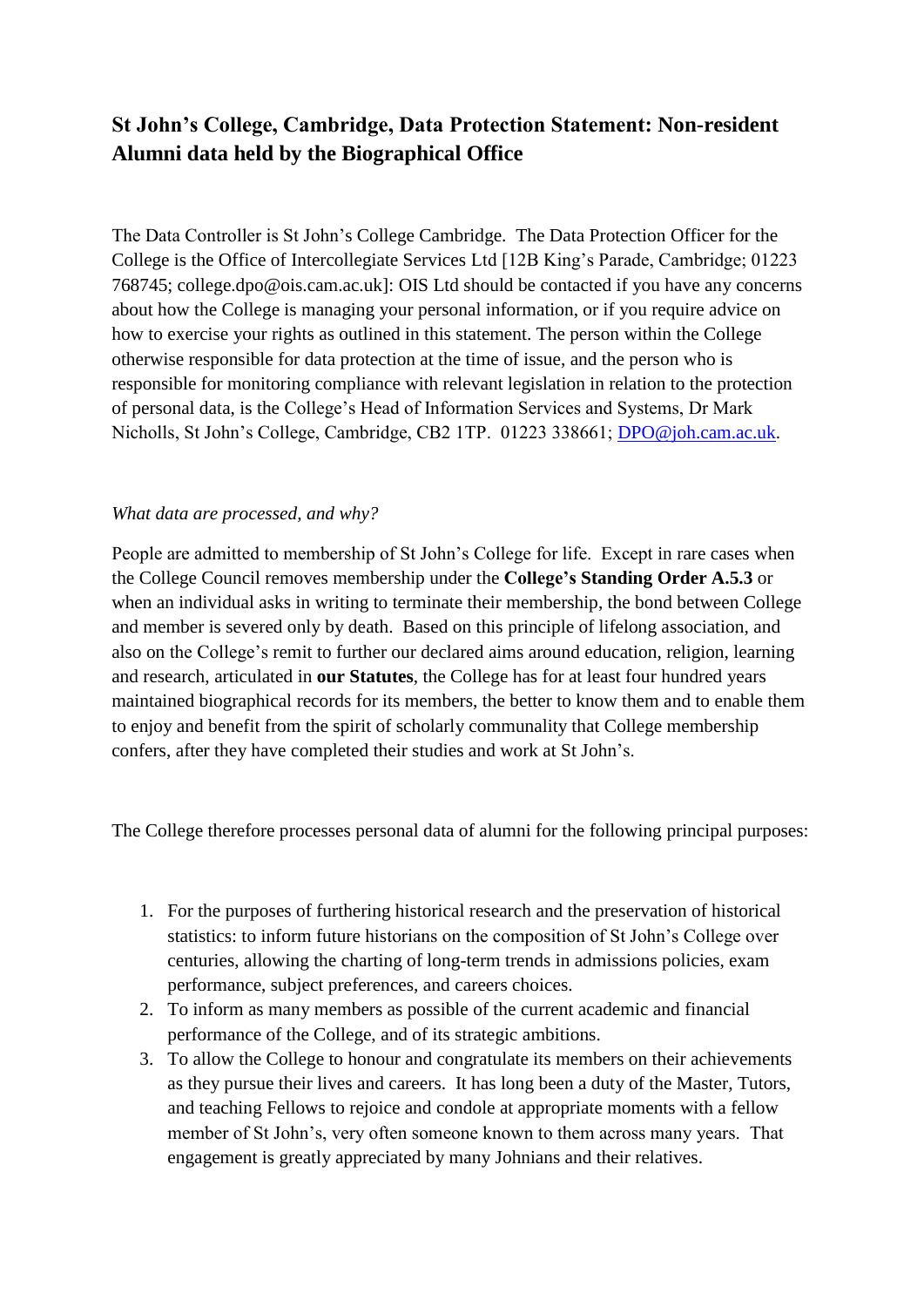- 4. To otherwise commemorate and celebrate the successes of our alumni in various ways, notably those prominent in public life or distinguished for their success in a particular profession or calling. Colleges also commemorate their benefactors, in line with their ancient remit to pray for, remember and commemorate those who give us support in our charitable aims, in the case of St John's from our Foundress Lady Margaret Beaufort onwards.
- 5. To help members of the College renew and remain in contact with old friends.

To these ends the department charged with preserving and perfecting the historical alumni record, the College's Biographical Office, processes a wide range of personal data, including names, dates of birth, photographs, CVs, family details, records of any time spent in the College, honours and awards, sporting and other non-academic achievements, and known interests.

Given the centuries-old and widely-recognised centrality of the bond between a College and its membership, such processing of personal data by the Biographical Office is necessary for the pursuit of the College's legitimate interests.

Other additional purposes are articulated in the data protection statement prepared by **the College's Development Office**.

#### *Where does the data come from?*

The personal data held are supplied by the individual, or 'data subject', on application to the College, at the point of becoming a member of the College, and thereafter. Further data are shared with us by the University of Cambridge, and by other third parties such as College friends of the data subject. In the College's Biographical Office record we note, and attempt to verify, data. Wherever possible we record the source of this information to facilitate subsequent authentication. We also obtain data from documents, publications and sources in the public domain, where this adds to or appears to correct information already held. Again, the source of such information is recorded by the Biographical Office.